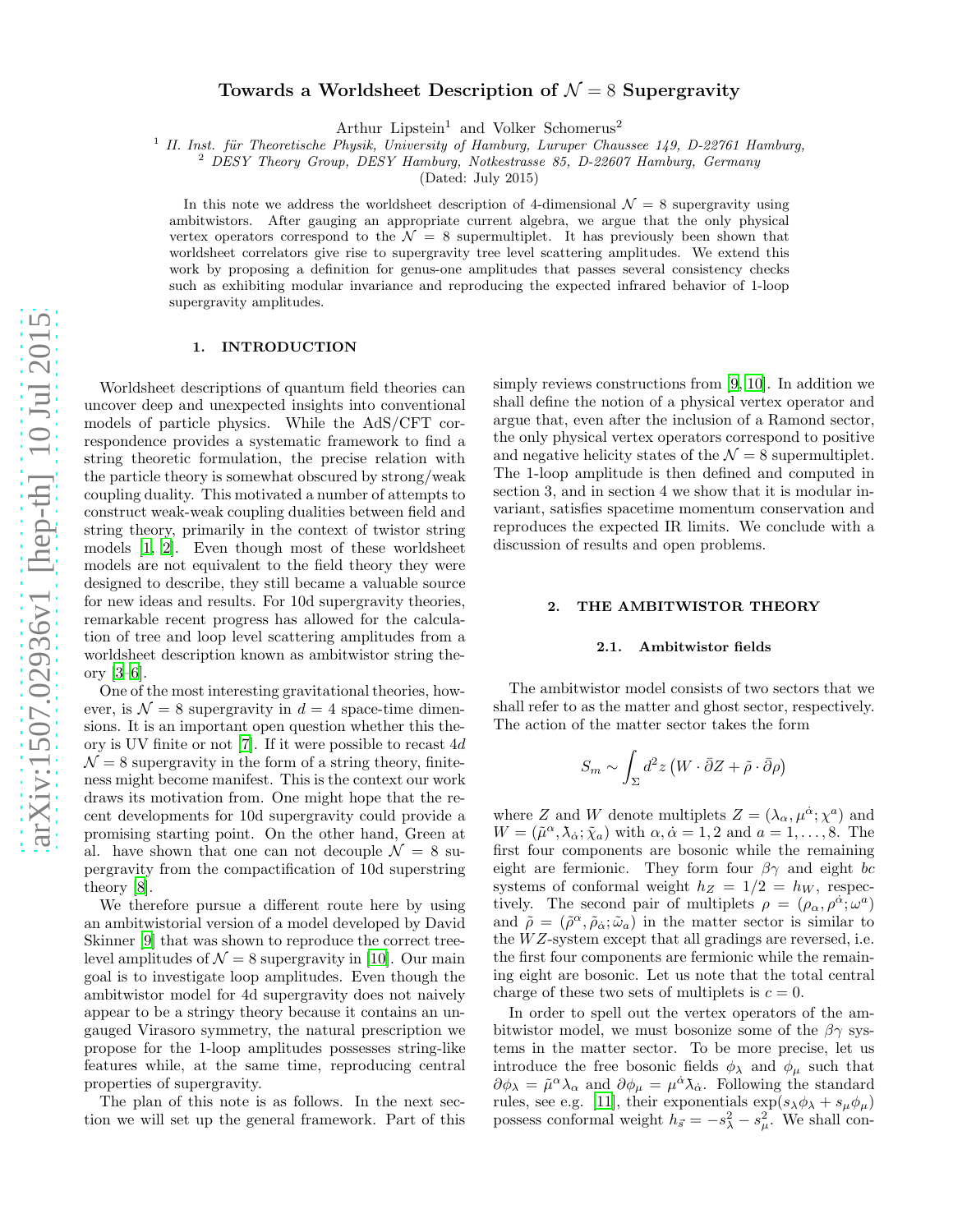sider operators of the form

$$
\Phi = \varphi(W, Z, \rho, \tilde{\rho}) e^{s_{\lambda}\phi_{\lambda} + s_{\mu}\phi_{\mu}},
$$

where  $\varphi$  is any expression composed from components of the arguments and derivatives thereof, and refer to these as operators in the  $(s_{\lambda}, s_{\mu})$  sector of the theory. One family that will play an important role below is given by

$$
\tilde{\mathcal{H}}(\lambda,\lambda;\eta) := \int \frac{\mathrm{d}t}{t^3} e^{it(\tilde{\mu}^{\alpha}(z)\lambda_{\alpha} + \tilde{\chi}_a(z)\eta^a)} \delta^2(\lambda - t\lambda(z)) \tag{1}
$$

which are parametrized by the bosonic variables  $\lambda$ ,  $\lambda$ along with the fermionic variables  $\eta$ . In order to clearly distinguish the parameters from the fields, we have displayed the dependence on the worldsheet coordinate z in this formula. Using the standard identification  $\delta^2(\lambda) \sim$  $\exp(-\phi_{\mu})$  we conclude that the fields  $\mathcal{H}$  belong to the  $(s_{\lambda}, s_{\mu}) = (0, -1)$  sector of the theory. It is not difficult to check that the integral over  $t$  projects onto the component of conformal weight is  $h_{\tilde{H}} = 1$ .

Using the state-field correspondence, the ground state  $|0,-1\rangle \sim \exp(-\phi_{\mu}(0))|\text{vac}\rangle$  of the  $(0,-1)$  sector satisfies the following modified vacuum conditions:

$$
\mu_{n+1}^{\dot{\alpha}}|0,-1\rangle = 0 \qquad \lambda_{\dot{\alpha},n-1}|0,-1\rangle = 0 \tag{2}
$$

for  $0 \lt n \in \mathbb{Z} + \frac{1}{2}$ , and is annihilated by  $K_n, 0 \lt n \in \mathbb{Z}$ for all other matter fields. This means that the modes  $\mu_{1/2}^{\dot{\alpha}}$  are creation operators even though they lower the conformal weight, while  $\lambda_{\dot{\alpha},-1/2}$  are annihilation operators in the  $(0, -1)$  sector. Such a partial swap of creation and annihilation operators is a crucial ingredient in the oscillator construction of particle multiplets, see e.g. [\[12](#page-5-4)] for the case of  $\mathcal{N} = 8$  supergravity. It is the key mechanism by which the 4d ambitwistor model accommodates the  $\mathcal{N} = 8$  supergravity multiplet.

#### 2.2. The BRST operator

The 4d model proposed by David Skinner in [\[9\]](#page-5-1) gauges a current algebra consisting of four bosonic currents

$$
g = :Z \cdot W: , \quad h = : \rho \cdot \tilde{\rho}:
$$
 (3)

$$
e^{+} = \langle \rho, \rho \rangle \qquad , \quad e^{-} = [\tilde{\rho}, \tilde{\rho}] \tag{4}
$$

and four fermionic currents

$$
f^+ = \langle Z, \rho \rangle \quad , \quad f^- = Z \cdot \tilde{\rho} \tag{5}
$$

$$
\bar{f}^+ = \rho \cdot W \quad , \quad \bar{f}^- = [W, \tilde{\rho}] \quad . \tag{6}
$$

The brackets  $\langle , \rangle$  and  $\langle , \rangle$  instruct us to project to the components carrying an undotted index  $\alpha$  and a dotted index  $\dot{\alpha}$ , respectively, and to contract the indices with an  $\epsilon$  tensor. It is easy to check that these currents form a  $GL(1,1) \ltimes \mathbb{R}^{2|2}$  current algebra at level  $k = 2$ . The latter may be obtained as a contraction of an  $SL(1|2)$  current algebra.

Now we turn to the ghost sector, which contains two multiplets  $C = (C_A) = (c_g, c_h, c_+, c_-; \gamma_+, \gamma_-, \bar{\gamma}_+, \bar{\gamma}_-)$ and  $B = (B^A)$  accordingly. Note that the index A runs over our basis of currents. All eight components of the multiplet C have conformal weight  $h<sub>C</sub> = 0$  while those in B possess  $h_B = 1$ . Following the usual bosonization of ghost systems, we shall introduce two bosonic fields  $\phi$ and  $\overline{\phi}$  such that  $\partial \phi = \beta^+ \gamma_+ + \beta^- \gamma_-$  and similarly for  $\partial \overline{\phi}$ . An operator is said to be in the  $(p, \bar{p})$  picture if it contains the factor

$$
e^{p\phi + \bar{p}\bar{\phi}}
$$
 with  $h_{\vec{p}} = -p(p+1) - \bar{p}(\bar{p}+1)$ .

From the fields in the ghost sector we can build a  $GL(1|1) \ltimes \mathbb{R}^{2|2}$  current algebra at level  $k = -2$  using the standard prescription and ultimately the usual BRST current Q. For the theory to be anomaly free and nilpotency of the zero mode  $Q_0$ , it is crucial to have  $\mathcal{N} = 8$ supersymmetry.

There has been some discussion whether the  $c = 0$ stress tensor of the ambitwistor theory is gauged or not. We have verified that the combined stress tensor of the ghost and matter sectors is non-trivial in the cohomology of the current algebra BRST operator  $Q_0$ . One way out could be to add further ghosts for the Virasoro algebra of the model. But this would require to add additional matter fields with  $c = 26$ , which appear rather artificial. We believe that the Virasoro symmetry of the ambitwistor model should be considered accidental, just as the transverse Virasoro algebra that appears for flat space string theory in light-cone gauge. Consequently, we suggest not to gauge the stress tensor of the ambitwistor model.

#### 2.3. Physical vertex operators

We can now specify what we mean by physical vertex operators of the ambitwistor model. By definition, these are scale-invariant integrated vertex operators in the cohomology of this BRST operator  $Q_0$ . The integration is over the chiral worldsheet coordinate z so that the field in the integrand must have conformal weight  $h = 1$ .

It is not too difficult to check that the following vertex operators in the  $(-1, 0)$  picture are physical:

<span id="page-1-0"></span>
$$
\tilde{\mathcal{V}}^{(-1,0)}(\lambda,\lambda;\eta) = \int \, \mathrm{d}z \delta(\gamma_+) \delta(\gamma_-) \tilde{\mathcal{H}}(\lambda,\lambda;\eta) \; . \tag{7}
$$

We shall refer to the integrand of this vertex operator as  $\tilde{\mathcal{V}}^{(-1,0)}(\lambda,\lambda;\eta)(z)$ . In order to read off the picture, we recall that the ghost operator  $\delta(\gamma_+) \delta(\gamma_-) \sim \exp(-\phi)$ . The physical vertex operators [\(7\)](#page-1-0) turns out to describe negative helicity states. Similarly, one can also construct physical vertex operators  $V$  for positive helicity states. In the  $(0, -1)$  picture they take a very similar form and are essentially obtained by complex conjugation. After performing complex conjugation, the vertex operators will depend on the fermionic variables  $\tilde{\eta}$ . For computational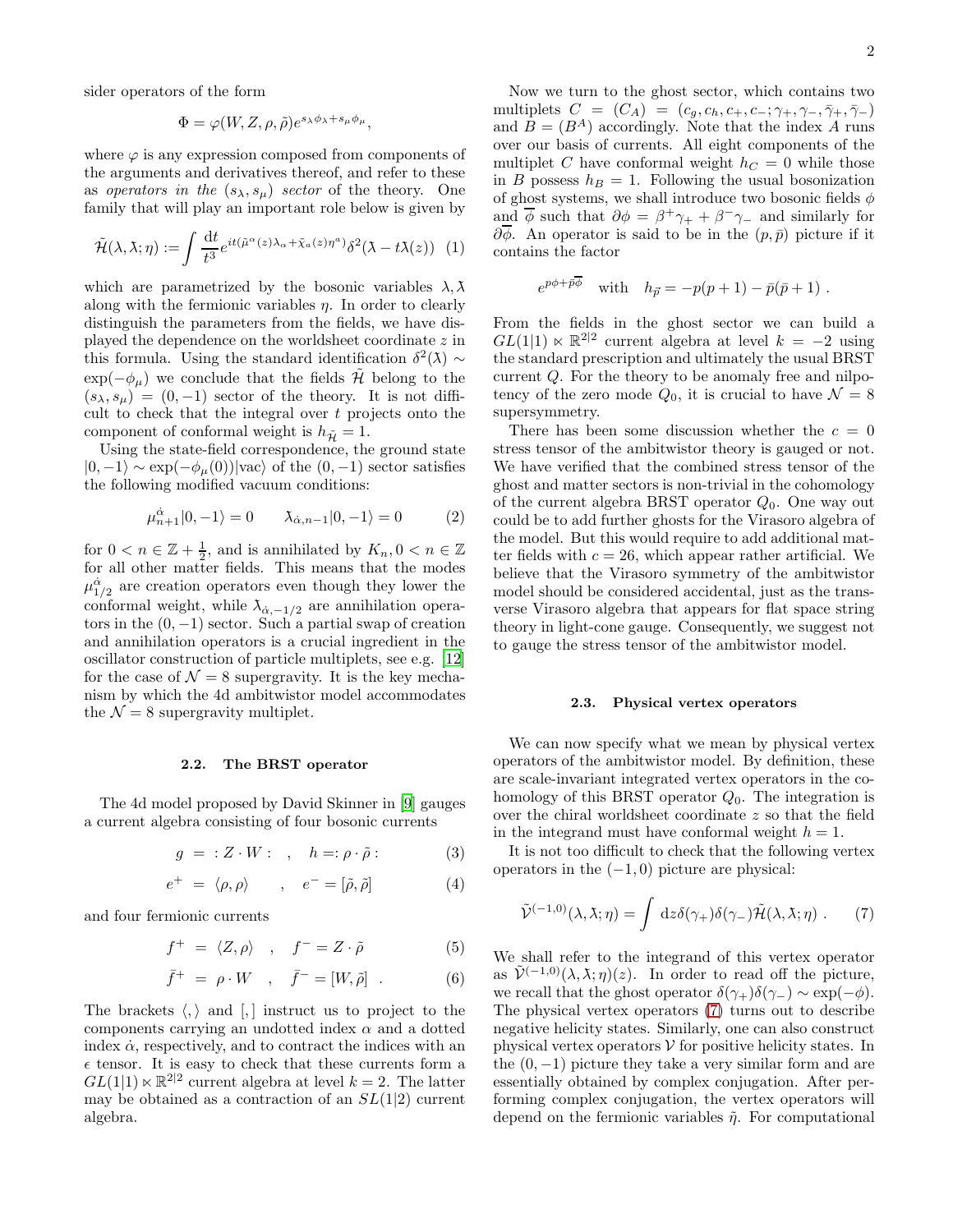purposes however, it is convenient to Fourier transform  $\tilde{\eta}$  into  $\eta$  so that, see [\[10\]](#page-5-2) for more details,

$$
\mathcal{V}^{(0,-1)}(\lambda,\lambda;\eta) = \int dz \delta(\bar{\gamma}_+) \delta(\bar{\gamma}_-) \mathcal{H}(\lambda,\lambda;\eta),
$$

where

$$
\mathcal{H}(\lambda,\lambda;\eta) := \int \frac{\mathrm{d}t}{t^3} e^{it\mu^{\alpha}(z)\lambda_{\alpha}} \delta^{2|8} \left(\lambda - t\lambda(z)|\eta - t\chi(z)\right).
$$

To obtain the physical vertex operators of positive and negative helicity states in other pictures, we can apply the following picture-changing operators

$$
X = \delta(\beta^+) \delta(\beta^-) f^+ f^- , \overline{X} = \delta(\overline{\beta}^+) \delta(\overline{\beta}^-) \overline{f}^+ \overline{f}^- .
$$
 (8)

In particular, the integrand of a physical vertex operator for negative helicity states in the  $(0, 0)$  picture is given by

$$
\tilde{\mathcal{V}}^{(0,0)}(\lambda,\lambda;\eta)(z) = \left(X(w)\tilde{\mathcal{V}}^{(-1,0)}(\lambda,\lambda;\eta)(z)\right)_{w\to z}
$$
\n
$$
= \left[\left\langle Z,\frac{\partial\tilde{\mathcal{H}}}{\partial W}\right\rangle + \left\langle \rho,\frac{\partial}{\partial W}\right\rangle \tilde{\rho}\cdot\frac{\partial\tilde{\mathcal{H}}}{\partial W}\right](\lambda,\lambda;\eta)(z).
$$

Similarly, application of the picture changing operator  $\overline{X}$  to  $\mathcal{V}^{(0,-1)}$  gives the vertex operator  $\mathcal{V}^{(0,0)}$  for positive helicity states in the  $(0, 0)$  picture.

In order to argue that the ambitwistor model contains no further physical vertex operators for particle multiplets, we can employ the relation with oscillator representations (see comment above) to show that the  $\vec{s} = (0, -1)$ and  $(1,0)$  sectors are the only ones that can accommodate infinite multiplets including arbitrary derivatives of the space time fields. In a second step one determines the cohomology of the BRST operator  $Q_0$  in the  $L_0 = 1$  subspace of these two sectors. Below we shall suggest that the ambitwistor theory should also include a Ramond sector in which the  $\tilde{\rho}\rho$  system possesses anti-periodic boundary conditions. We claim that such a Ramond sector does not give rise to additional physical vertex operators either. In this sense, the ambitwistor theory contains no more than the  $\mathcal{N} = 8$  supergravity multiplet. A more detailed derivation of these statements will be given in a forthcoming paper.

# 3. SCATTERING AMPLITUDES

Let us now turn to a discussion of scattering amplitudes. Since we have not gauged the Virasoro symmetry of the model, we cannot employ the usual formulae for amplitudes which involve Virasoro b-ghosts and Beltrami differentials. The prescriptions we shall discuss here look very natural, though they are justified only a posteriori when we establish the relation with supergravity amplitudes.

In order to have non-vanishing amplitudes on a surface of genus  $q$ , the total picture charges of all inserted vertex operators should add up to  $(p, \bar{p}) = (g - 1, g - 1)$ .

We have spelled out vertex operators in the pictures  $(0, -1), (-1, 0)$  and  $(0, 0)$ . On the sphere we can insert one operator in the  $(0, -1)$  and  $(-1, 0)$  picture each and then put all others in the  $(0, 0)$  picture. For the torus all vertex operators may be put in the  $(0, 0)$  picture. In the following we will simply refer to such vertex operators as  $V$  and  $\tilde{V}$ . Tree-level amplitudes were computed in  $[10]$  and they were shown to coincide with the *n*-point  $N^{k-2}$ MHV amplitudes of  $\mathcal{N}=8$  supergravity in four dimensions. Let us point out that, contrary to the impression that is given in [\[10\]](#page-5-2), the computations do not involve a ghost sector for the Virasoro algebra of the ambitwistor theory.

Our main goal in this section is to propose an expression for the 1-loop amplitude of the ambitwistor theory. To this end we take the  $(Z, W)$  to possess periodic boundary conditions, while  $(\rho, \tilde{\rho})$  can be either periodic or antiperiodic. The 1-loop amplitudes will then involve a sum over spin structures as well as a GSO projection. For even spin structure, the 1-loop n-point  $N^{k-2}$ MHV amplitude is given by

$$
\mathcal{A}_{even}^{(1)} = \int d\tau \Pi_{i=1}^n dz_i \left\langle \Pi_{l=1}^k \tilde{\mathcal{V}}_l \Pi_{r=k+1}^n \mathcal{V}_r \right\rangle,
$$

where  $\tau$  is the complex structure of the torus, and there is an implicit integral over the zero modes of the  $b, c$  ghost zero modes. Combining the exponentials of the vertex operators with the action and integrating out  $(\mu, \tilde{\mu}, \tilde{\chi})$ implies the equations of motion

$$
\bar{\partial}\lambda = \sum_{l=1}^{k} t_l \lambda_l \delta(z - z_l)
$$

$$
\bar{\partial}\lambda = \sum_{r=k+1}^{n} t_r \lambda_r \delta(z - z_r)
$$

$$
\bar{\partial}\chi = \sum_{l=1}^{k} t_l \eta_l \delta(z - z_l) . \tag{9}
$$

For a genus-one worldsheet, the solutions are

<span id="page-2-0"></span>
$$
\lambda(z) = \lambda_0 + \sum_{l=1}^{k} t_l \lambda_l S_1 (z - z_l, \tau) \tag{10}
$$

$$
\lambda(z) = \lambda_0 + \sum_{r=k+1}^n t_r \lambda_r S_1 (z - z_r, \tau) \qquad (11)
$$

$$
\chi(z) = \eta_0 + \sum_{l=1}^{k} t_l \lambda_l S_1 (z - z_l, \tau) \tag{12}
$$

where  $S_1(z, \tau)$  is the Green's function on a torus with periodic boundary conditions, and  $(\lambda_0, \lambda_0, \eta_0)$  are zero modes. Note that there appear three other types of Green's functions, which correspond to having antiperiodic boundary conditions along at least one direction of the torus. We denote them by  $S_{2,3,4}(z,\tau)$ . When these solutions are plugged into the delta functions of the vertex operators, this gives rise to the 4d genus  $q = 1$  scattering equations refined by helicity. Let us note that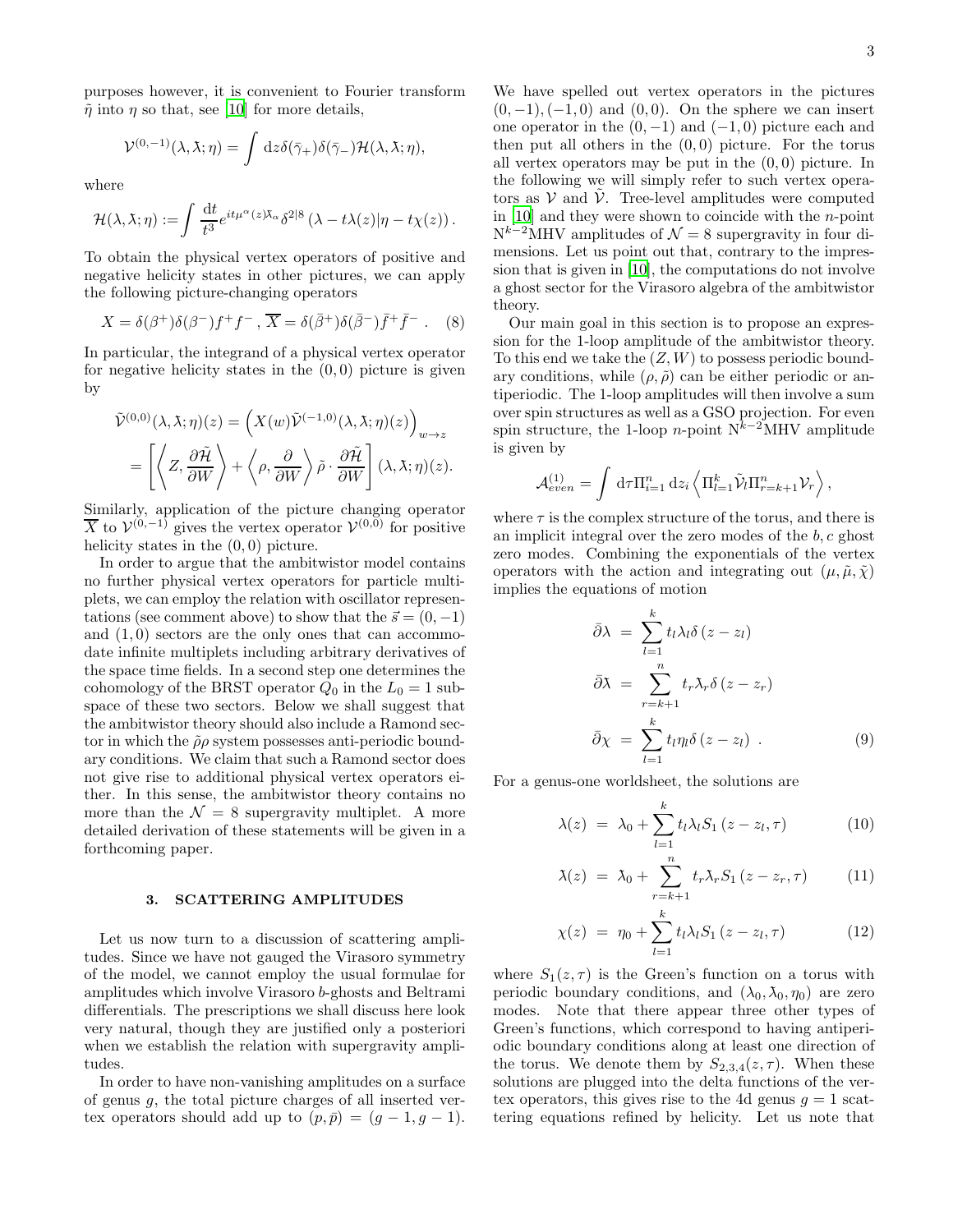solutions to the equations of motion can only exist if the sum of residues vanishes,

$$
R_{\lambda}=R_{\lambda}=R_{\chi}=0,
$$

where

$$
R_{\lambda} = \sum_{l=1}^{k} t_l \lambda_l, \ \ R_{\lambda} = \sum_{r=k+1}^{n} t_r \lambda_r, \ \ R_{\lambda} = \sum_{l=1}^{k} t_l \eta_l.
$$

The remaining contributions to the correlation function arise from integrating over fluctuations, which gives a 1 loop partition function, and evaluating contractions of the  $\rho$ ,  $\tilde{\rho}$  fields, which gives a determinant. The one-loop partition function can be composed from the partition function of the components through standard formulas. In the end, one obtains

$$
\mathcal{A}_{even}^{(1)} = \int d\tau \frac{\mathrm{d}^2 \lambda_0 \, \mathrm{d}^2 \lambda_0 \, \mathrm{d}^8 \eta_0}{\mathrm{GL}(1)} \Pi_{i=1}^n \frac{\mathrm{d} z_i \, \mathrm{d} t_i}{t_i^3}
$$

$$
\delta^2 \left( R_\lambda \right) \delta^2 \left( R_\lambda \right) \delta^8 \left( R_\lambda \right) \left( \Pi_{l=1}^k \delta_l \right) \left( \Pi_{r=k+1}^n \delta_r \right) M \quad (13)
$$

where

<span id="page-3-1"></span>
$$
\delta_l = \delta^2 (\lambda_l - t_l \lambda(z_l)) \tag{14}
$$

$$
\delta_r = \delta^{2|8} \left( \lambda_r - t_r \lambda \left( z_r \right) \left| \eta_r - t_r \chi \left( z_r \right) \right) \right) \tag{15}
$$

$$
M = \sum_{\alpha=2,3,4} (-1)^{\alpha} \det H_{\alpha} (\theta_{\alpha}(0,\tau)/\eta(\tau)^{3})^{-4} . (16)
$$

Here  $H_{\alpha}$  is an  $n \times n$  block-diagonal matrix whose nonzero elements are given by

$$
H_{\alpha}^{lm} = t_l t_m \langle \lambda_l, \lambda_m \rangle S_{\alpha}(z_{lm}, \tau), \quad l \neq m
$$
  

$$
H_{\alpha}^{ll} = t_l \langle \lambda(z_l), \lambda_l \rangle
$$
 (17)

for  $l, m \in \{1, ..., k\}$ , and

$$
H_{\alpha}^{rs} = t_r t_s \left[ \lambda_r, \lambda_s \right] S_{\alpha} \left( z_{rs}, \tau \right), \ \ r \neq s
$$
  

$$
H_{\alpha}^{rr} = t_r \left[ \lambda \left( z_r \right), \lambda_r \right] \tag{18}
$$

for  $r, s \in \{k+1, ..., n\}$ . The 1-loop amplitude for odd spin structure can be computed in a similar manner. We will not need the form of these contributions and therefore refrain from giving any details here.

#### 4. CONSISTENCY CHECKS

In this section, we will describe various consistency checks for the amplitudes computed in the previous section. For concreteness, we will focus on the formula for 1-loop amplitudes with even spin structure in eq. [\(13\)](#page-3-0). First note that the amplitude is modular invariant, which is suggestive of an interpretation as a string theory amplitude. This can be seen by noting that if  $\tau \to -1/\tau$ , then  $z \to z/\tau$ ,  $t \to t/\sqrt{\tau}$ ,  $(Z, W) \to \sqrt{t}(Z, W)$ , and  $\theta_{\alpha}/\eta^3 \to \tau^{-1} (\theta_{\alpha}/\eta^3)$ . Furthermore, all of these terms

are invariant under  $\tau \to \tau + 1$ . As a result, we integrate  $\tau$  over the fundamental domain of the complex plane.

Next we verify that the amplitude encodes momentum conservation. To see this, consider the sum of the momenta of the positive helicity particles

$$
\sum_{r=k+1}^n \lambda_r \lambda_r = \sum_{r=k+1}^n t_r \lambda_r \left( \lambda_0 + \sum_{l=1}^k t_l \lambda_l S_1 \left( z_{rl}, \tau \right) \right).
$$

To obtain the first equality, we used the delta functions in eq. [\(14\)](#page-3-1) to replace  $\lambda_r$  with  $t_r \lambda(z_r)$  and then employed eq. [\(11\)](#page-2-0). Noting that

$$
\sum_{r=k+1}^{n} t_r \lambda_r \sum_{l=1}^{k} t_l \lambda_l S_1(z_{rl}) = -\sum_{l=1}^{k} t_l \lambda_l \sum_{r=k+1}^{n} t_r \lambda_r \tilde{S}(z_{lr})
$$

and inserting eqs. [\(10\)](#page-2-0) and [\(15\)](#page-3-1), one finds that

$$
\sum_{i=1}^{n} \lambda_i \lambda_i = \lambda_0 \sum_{r=k+1}^{n} t_r \lambda_r + \lambda_0 \sum_{l=1}^{k} t_l \lambda_l.
$$

<span id="page-3-0"></span>The right-hand-side vanishes on the support of the delta functions  $\delta(R_\lambda)$  and  $\delta(R_\lambda)$ , so momentum is conserved. Similar considerations apply for supermomentum conservation.

In summary, the bosonic delta functions in eq. [\(13\)](#page-3-0) provide 2n constraints on the integration variables, since four of the delta functions ultimately encode momentum conservation. On the other hand, there are  $2n+4$  bosonic integrals, so in the end there are four remaining integrals which can be interpreted as an integral over loop momentum. In particular, after the delta functions localize the 2n coordinates of the vertex operators, one is left with an integral over the zero modes  $(\lambda_0, \lambda_0)$ , and  $\tau$ . If we make the change of variables  $\tau = \log q$ , the resulting integral is similar to one that would arise from on-shell diagrams [\[13\]](#page-5-5), where q would be interpreted as a BCFW shift. In the present context,  $q$  is related to the complex structure of the worldsheet, and the integral over  $q$  contains a UV cutoff due to modular invariance.

As a final consistency check, we verify that the amplitudes exhibit the expected IR divergences, using tech-niques developed in [\[5,](#page-4-5) [14,](#page-5-6) [15\]](#page-5-7). In the IR limit,  $\Im \tau \to \infty$ and the worldsheet degenerates to a sphere with two additional punctures which are associated with vertex operators with equal and opposite momentum  $k = \lambda_0 \lambda_0$ . We will denote the additional vertex operators as  $\tilde{\mathcal{V}}_a, \mathcal{V}_b$ . In this limit, the contribution from odd spin structure vanishes, and the sum of determinants in eq. [\(16\)](#page-3-1) simplifies substantially. Noting that  $\eta(\tau) \to q^{1/24}$  and

$$
\theta_{\alpha}(0,\tau) \rightarrow \begin{cases} q^{1/8}, & \alpha = 2\\ 1, & \alpha = 3,4 \end{cases}
$$

where  $q = e^{2i\pi\tau}$ , one finds that

$$
M \to \det H_2 + q \left( \det H_4 - \det H_3 \right).
$$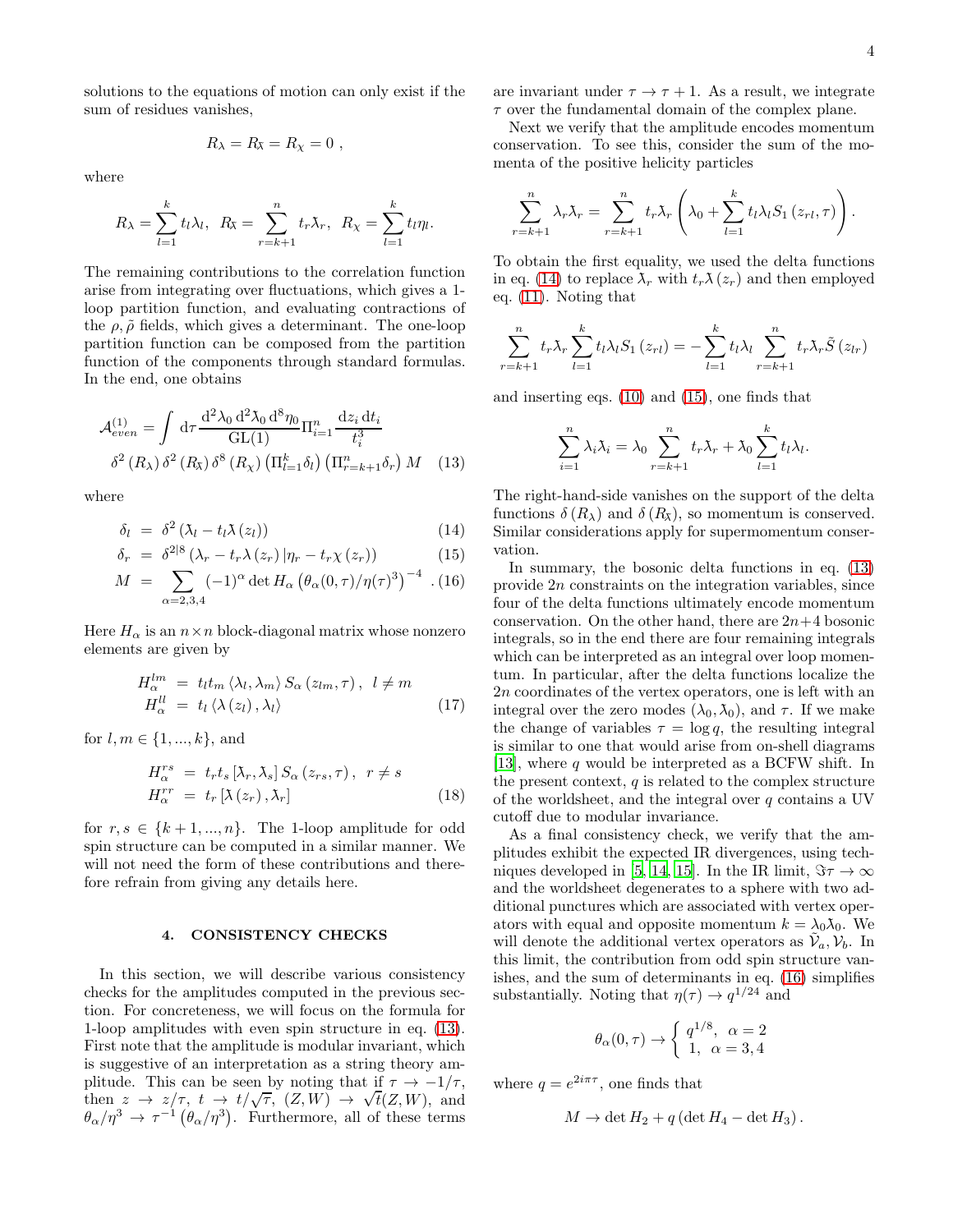Furthermore, since

$$
S_{\alpha}(z,\tau) \rightarrow \begin{cases} 1/z, & \alpha = 2 \\ \text{constant}, & \alpha = 3, 4 \end{cases}
$$

we see that the contributions from  $\alpha = 3, 4$  cancel out and  $M \to \text{det } H_2$ , which is the same determinant appearing in tree-level supergravity amplitudes [\[10\]](#page-5-2). Hence, in the IR limit a genus-one amplitude reduces to an  $(n + 2)$ -point tree level amplitude integrated over the on-shell loop momentum  $k$ . Moreover, the IR divergent part of the amplitude comes from the region of integration  $k \to 0$ . In this limit, we can Taylor expand  $\tilde{\mathcal{V}}_a, \mathcal{V}_b$  in the soft momentum and keep the leading order terms. The IR divergent part of the loop integrand can then be determined by using Stokes theorem to express the soft vertex operators as contour integrals, integrating them around each pair of hard vertex operators, and adding up the residues. In the end, we obtain

$$
\mathcal{A}_n^{(1)}|_{div} = \int d^4k \delta(k^2) \sum_{i,j} \frac{(\epsilon \cdot k_i)^2}{k \cdot k_i} \frac{(\epsilon^* \cdot k_j)^2}{k \cdot k_j} \mathcal{A}_n^{(0)},
$$

where  $\epsilon^{\alpha\dot{\beta}} = \xi^{\alpha}\lambda_0^{\dot{\beta}}/\langle\xi\lambda_0\rangle$  and  $\xi$  is a reference spinor. Evaluating the this integral using dimensional regularization then gives the standard 1-loop IR divergences of  $\mathcal{N} = 8$  supergravity [\[16\]](#page-5-8).

## 5. CONCLUSION AND OUTLOOK

Above we argued that the spectrum of the critical, non-anomalous 4d ambitwistor model corresponds precisely to  $\mathcal{N} = 8$  supergravity, and define a prescription for computing loop amplitudes in this model. In doing so, it is not necessary to gauge the Virasoro symmetry as one does for the 10d ambitwistor string or the standard RNS string, since scale invariance and current algebra symmetry of the world sheet theory appear to be powerful enough to remove all unphysical states. Hence, the Virasoro symmetry can be thought of as an accidental symmetry which does not impose further constraints on the spectrum. Recent studies of gravitational soft theorems using 4d ambitwistor model also suggest that Virasoro symmetry does not play an essential role as a symmetry of the gravitational S-matrix [\[15](#page-5-7)], so it would be interesting to make this connection more concrete.

We have also proposed a new formula describing 1 loop amplitudes of  $\mathcal{N} = 8$  supergravity which appears to have a very different structure than the 1-loop amplitude of 10d ambitwistor string theory. For example, in the 10d formula, there is an additional delta function which enforces that  $P_{\mu}P^{\mu} = 0$  vanish at some point on the worldsheet, where  $P^{\mu}$  is the canoncial momentum of the worldsheet theory. This constraint ensures that only massless states can appear in factorization channels, but there is no such delta function in the 4d formula since this constraint is already built into the formalism. Furthermore, whereas in the 10d formula the delta functions determine the modular parameter  $\tau$ , in the 4d formula the delta functions leave  $\tau$  unfixed giving rise to a 4d loop integral which is reminiscent of the formulae one obtains for 1-loop amplitudes of  $\mathcal{N} = 4$  super-Yang-Mills theory using on-shell diagrams. It is intriguing to see such structure emerging in the context of 4d gravitational amplitudes.

When computed on the torus, the loop amplitudes of ambitwistor models depend on elliptic functions and their equivalence to field theory amplitudes is difficult to see. In a recent paper [\[6\]](#page-4-3), this difficulty was overcome for 10d model by transforming the 1-loop amplitude to a sphere, and it would be very interesting to implement a similar mapping of our 4d 1-loop amplitude. Although the loop integrands of the 4d ambitwistor model contain elliptic functions, they may still be useful for studying various properties of  $\mathcal{N} = 8$  supergravity. For example, since a genus  $q$  amplitude of the 4d ambitwistor string model should encode all g-loop Feynman diagrams of  $\mathcal{N} = 8$  supergravity with a given number of external legs, it should exhibit better power counting behavior than individual Feynman diagrams. Ultimately, we hope that the 4d ambitwistor model reveals new symmetries of  $\mathcal{N}=8$  supergravity which provide insight into its possible finiteness.

Acknowledgements: We thank Rutger Boels, Lionel Mason, and especially David Skinner for helpful discussions. This work was supported by the German Science Foundation (DFG) within the Collaborative Research Center 676 Particles, Strings and the Early Universe and by the People Programme (Marie Curie Actions) of the European Union's Seventh Framework Programme FP7/2007-2013/ under REA Grant Agreement No 317089 (GATIS).

- <span id="page-4-0"></span>[1] E. Witten, Commun. Math. Phys. 252, 189 (2004) [\[hep-th/0312171\]](http://arxiv.org/abs/hep-th/0312171).
- <span id="page-4-1"></span>[2] N. Berkovits, Phys. Rev. Lett. 93, 011601 (2004) [\[hep-th/0402045\]](http://arxiv.org/abs/hep-th/0402045).
- <span id="page-4-2"></span>[3] F. Cachazo, S. He and E. Y. Yuan, Phys. Rev. Lett. 113, no. 17, 171601 (2014) [\[arXiv:1307.2199](http://arxiv.org/abs/1307.2199) [hep-th]].
- [4] L. Mason and D. Skinner, JHEP 1407, 048 (2014)

[\[arXiv:1311.2564](http://arxiv.org/abs/1311.2564) [hep-th]].

- <span id="page-4-5"></span>[5] T. Adamo, E. Casali and D. Skinner, JHEP 1404, 104 (2014) [\[arXiv:1312.3828](http://arxiv.org/abs/1312.3828) [hep-th]].
- <span id="page-4-3"></span>[6] Y. Geyer, L. Mason, R. Monteiro and P. Tourkine, [arXiv:1507.00321](http://arxiv.org/abs/1507.00321) [hep-th].
- <span id="page-4-4"></span>[7] Z. Bern, L. J. Dixon and R. Roiban, Phys. Lett. B 644, 265 (2007) [\[hep-th/0611086\]](http://arxiv.org/abs/hep-th/0611086).